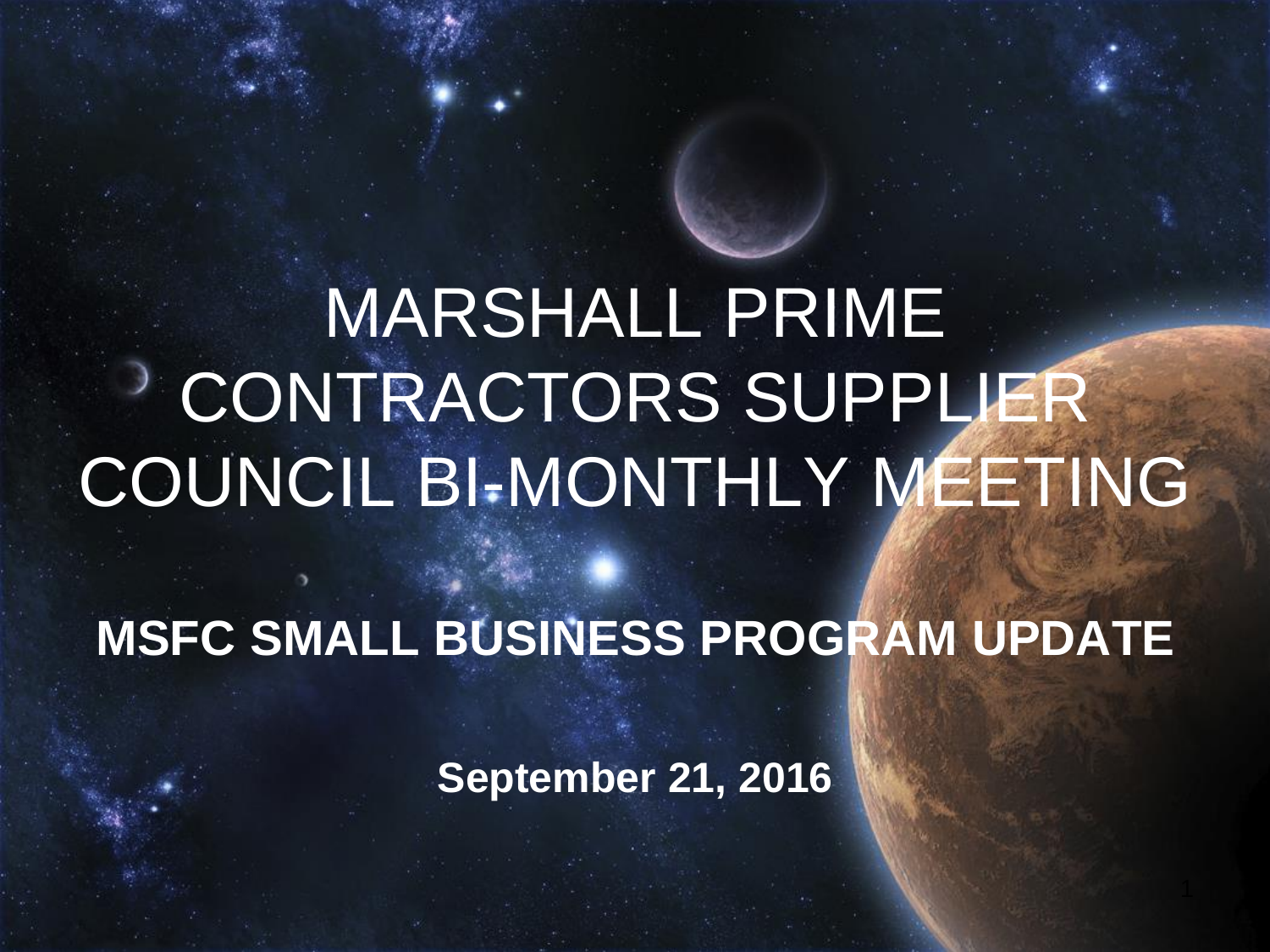# MSFC FY 2016 Small Business Program Highlights

- Successful hosting of the February Marshall Small Business Alliance Meeting.
- Successful hosting of several regional business forums, Mobile in November and Chattanooga, in May.
- Space Launch System Brochure.
- Presentation of the Administrator's Cup Award to MSFC for having the best SB Program in FY 2015.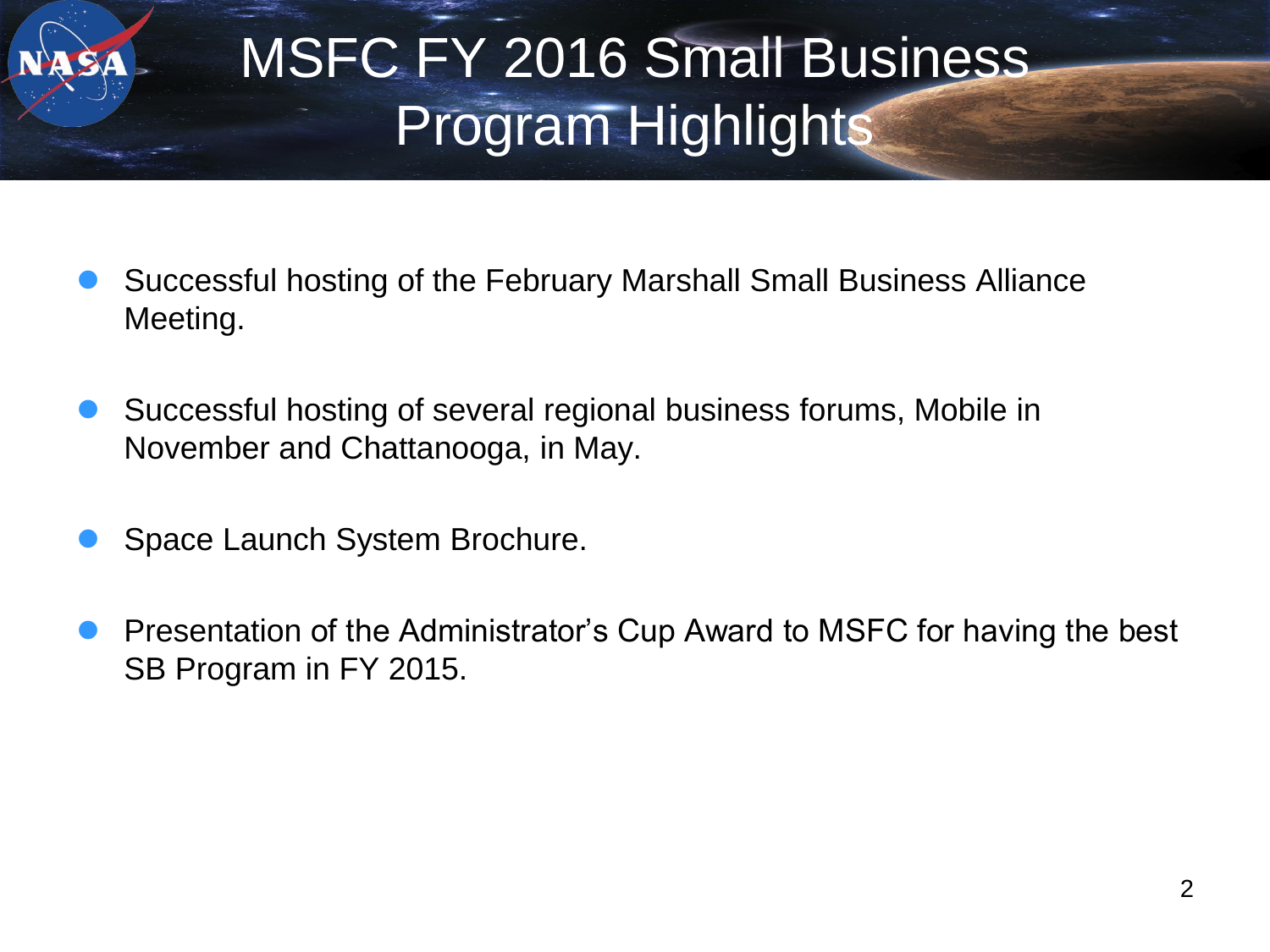SA

## MSFC FY 2016 Mentor Protégé Agreement Signings

| <b>MENTOR</b>                                           | <b>PROTÉGÉ</b>                     |            | <b>CONTRACT NO.   CONTRACT TITLE</b> |
|---------------------------------------------------------|------------------------------------|------------|--------------------------------------|
| Aerojet Rocketdyne                                      | <b>ICO RALLY</b>                   | NNM06AB13C | Space Launch System Engine           |
| <b>URS Federal Services, Inc.</b><br>(an AECOM Company) | <b>Seabrook Solutions,</b><br>LLC. | NNM08AA54C | <b>Center Operations Support</b>     |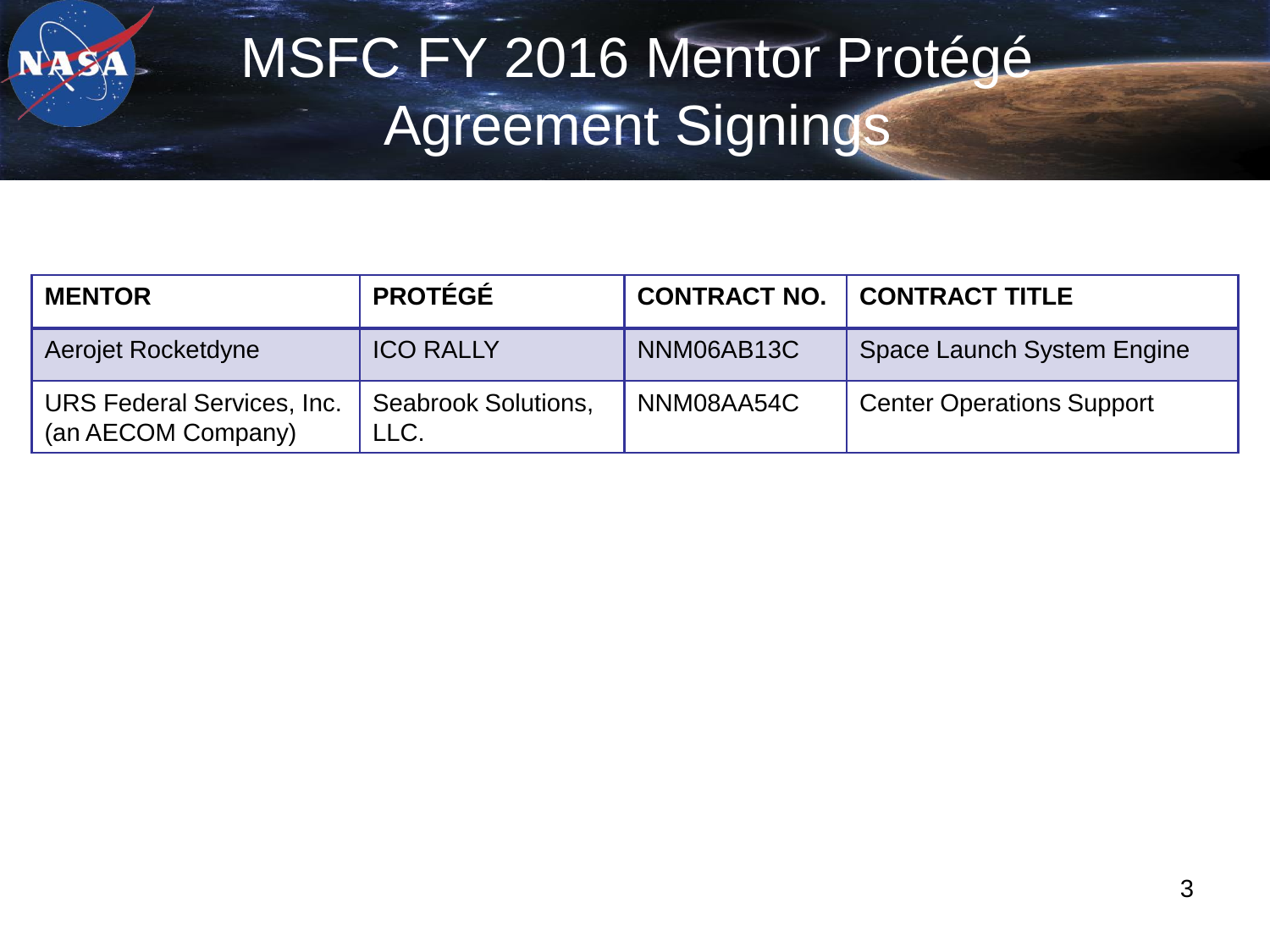#### NASA MSFC Significant FY 2016 Small Business Contract/Purchase Order Awards

| <b>AWARD</b><br><b>DATE</b> | <b>AWARDEE</b>                                    | <b>CLASSIFICATION</b>                   | <b>CONTRACT</b> | <b>TITLE</b>                                                               | <b>POTENTIAL</b><br><b>VALUE</b> |
|-----------------------------|---------------------------------------------------|-----------------------------------------|-----------------|----------------------------------------------------------------------------|----------------------------------|
| Oct. 22                     | Aerie Aerospace,<br>LLC.                          | 8(a) certified<br><b>WOSB</b>           | NNM15AA19C      | <b>MSFC Engineering Technician &amp;</b><br><b>Trades Support Services</b> | \$232.3M                         |
| Dec. 16                     | Hanks, Hanks and<br>Associates, LLC.              | 8(a) certified<br><b>WOSB</b>           | NNM16AA10C      | <b>Administrative Support Services</b>                                     | \$29.3M                          |
| Dec. 12                     | <b>Madison Electric</b>                           | <b>SB</b>                               | NNM16AB62D      | <b>Revitalize Electrical Systems Bldg.</b><br>4755                         | \$2.4M                           |
| Jan. 17                     | <b>Advanced Mobile</b><br>Propulsion              | <b>HUBZone SB</b>                       | NNM16AB56P      | In-space Engine Hot Fire Testing                                           | \$603K                           |
| Jan. 19                     | Radiance<br>Technology                            | <b>SB</b>                               | NNM16AB80T      | Development of the SLS Core<br><b>Stage Pathfinder Vehicle</b>             | \$8.6M                           |
| Feb. 1                      | Southeast<br>Cherokee                             | <b>HUBZone SDB &amp;</b><br><b>WOSB</b> | NNM16AA11C      | <b>Revitalize Electrical Systems Bldg.</b><br>4711                         | \$1.8M                           |
| <b>Jul. 25</b>              | <b>Infinite Services &amp;</b><br>Solutions, Inc. | <b>HUBZone SDB</b>                      | NNM16AA00Z      | <b>Engineering Science Support</b><br><b>Services</b>                      | \$10M                            |
| Aug. 26                     | <b>HCI Management</b><br>Services Co.             | 8(a) & HUBZone<br>certified             | NNM16AA17C      | <b>MSFC Grounds Maintenance</b><br><b>Services</b>                         | \$10.6M                          |
| Aug. 26                     | <b>AllPoints</b><br>Logistics, LLC.               | <b>SDVO SB</b>                          | NNM16AA01C      | <b>MSFC Information Technology</b><br><b>Services</b>                      | \$181.7M                         |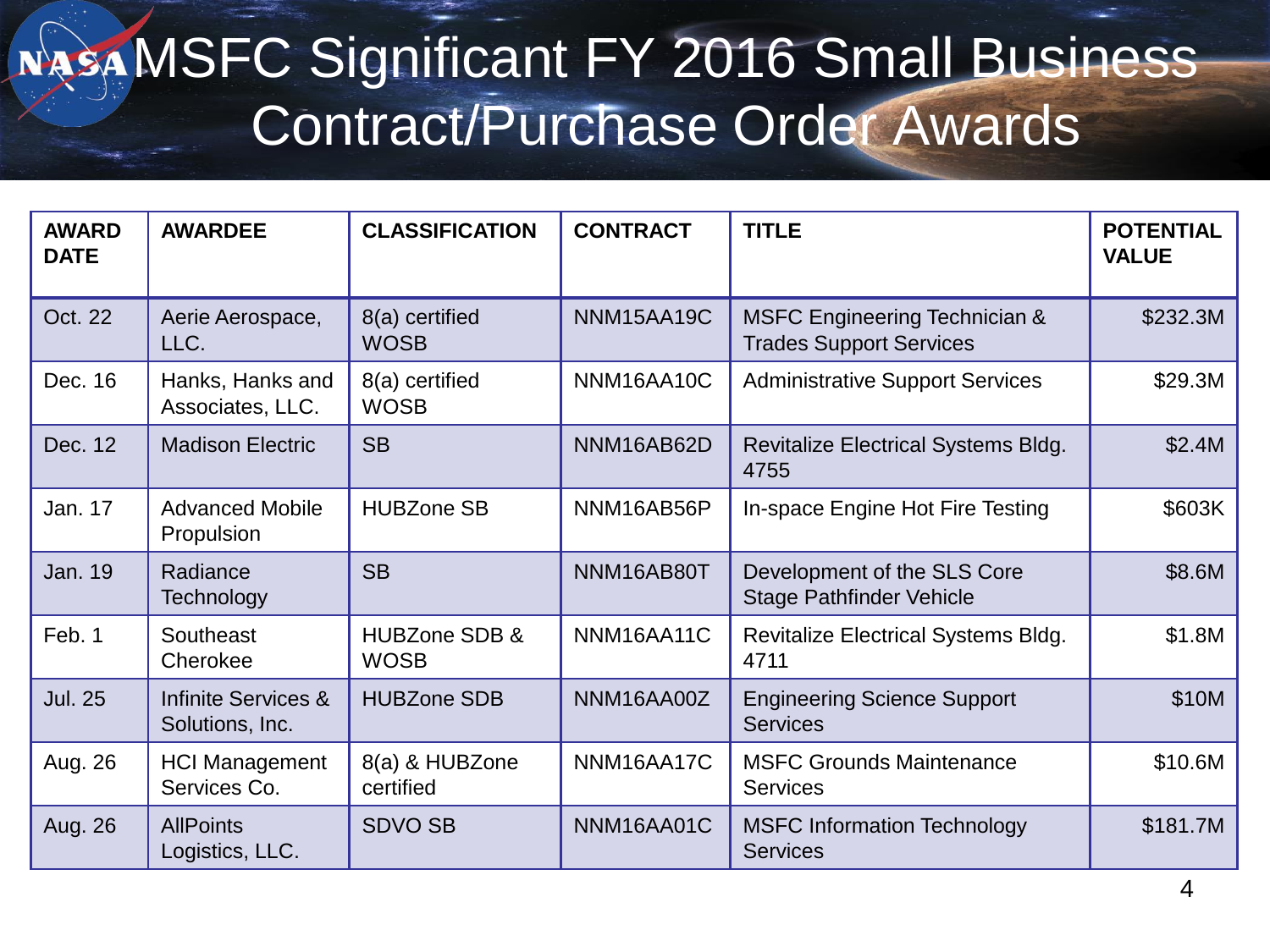SYA

# FY 2016 Management Briefings

| DATE:          | <b>ORGANIZATION/GROUP BRIEFED</b>                                |
|----------------|------------------------------------------------------------------|
| <b>Jan. 25</b> | Engineering Directorate, Space Systems Department                |
| Jun. 27        | <b>Integrated Mission Systems Council</b>                        |
| <b>Jul. 18</b> | Engineering Directorate, Spacecraft & Vehicle Systems Department |
| Aug. 2         | Office of Strategic Analysis & Communications                    |
| Aug. 2         | Flight Programs & Partnerships Office                            |
| Aug. 21        | Engineering Directorate, Advanced Concepts Office                |
| Sept. 12       | <b>Engineering Directorate, Propulsion Systems Department</b>    |
| Sept. 15       | Safety & Mission Assurance Directorate                           |
| Sept. 26       | Science & Technology Directorate                                 |
| Sept. 26       | Engineering Directorate, Materials & Processes Laboratory        |
| Sept. 27       | <b>Engineering Directorate, Mission Operations Laboratory</b>    |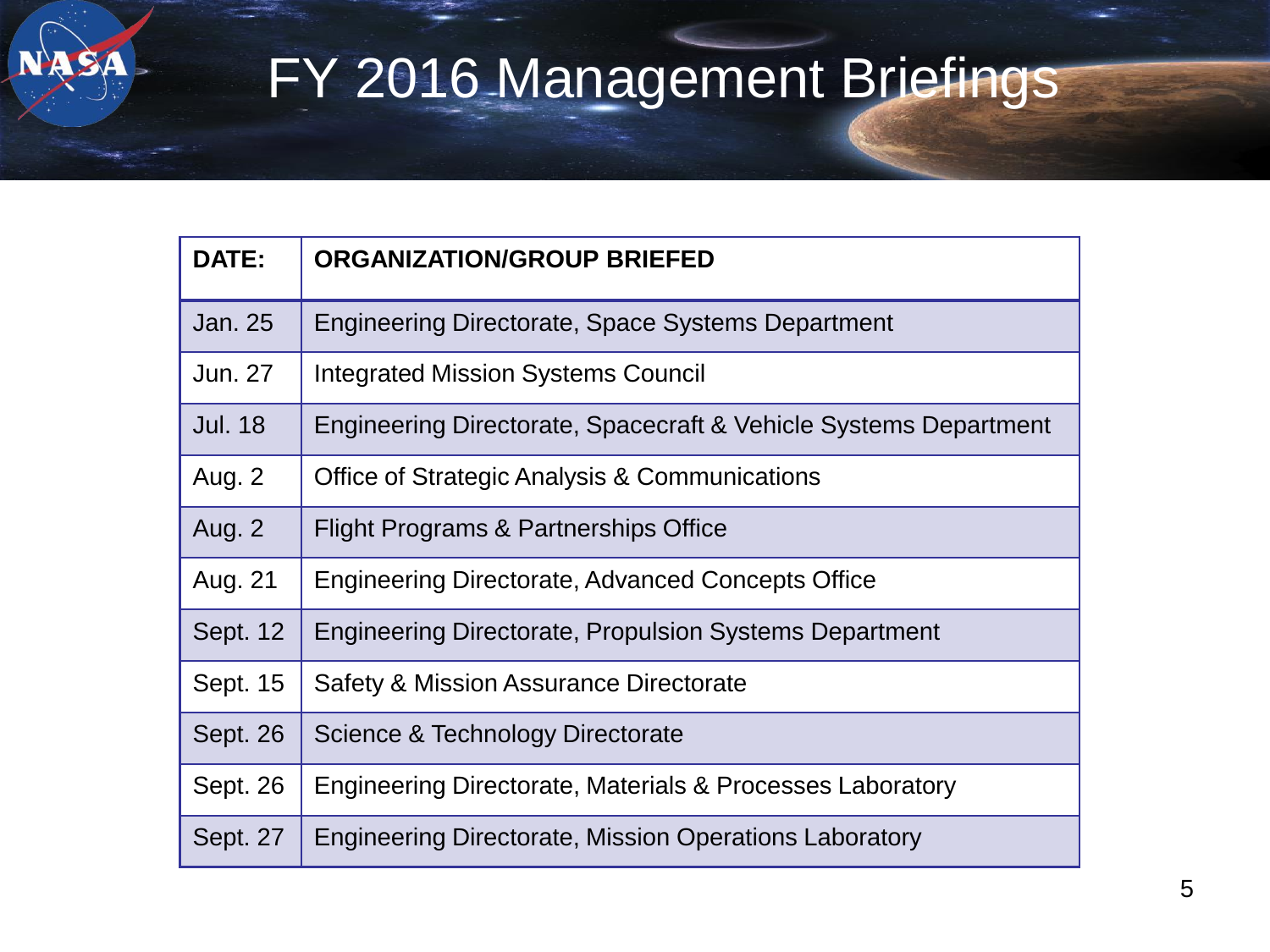

# Metrics (Through August 31, 2016)

| <b>CATEGORIES</b> | <b>GOVT. %</b><br><b>GOALS</b> | <b>NASA %</b><br><b>GOALS</b> | <b>NASA \$</b><br><b>ACHIEVED</b> | <b>NASA %</b><br><b>ACHIEVED</b> | <b>MSFC %</b><br><b>GOALS</b> | <b>MSFC \$</b><br><b>ACHIEVED</b> | <b>MSFC %</b><br><b>ACHIEVED</b> | % OF<br><b>AGENCY</b> |
|-------------------|--------------------------------|-------------------------------|-----------------------------------|----------------------------------|-------------------------------|-----------------------------------|----------------------------------|-----------------------|
|                   |                                |                               |                                   |                                  |                               |                                   |                                  |                       |
| PROC. \$          |                                |                               | \$14,372.4M                       |                                  |                               | \$2,012.9M                        |                                  | 14.0%                 |
|                   |                                |                               |                                   |                                  |                               |                                   |                                  |                       |
| <b>SB</b>         | 23.0%                          | 16.75%                        | \$2,212.2M                        | 15.4%                            | 12.1%                         | \$287.2M                          | 14.3%                            | 13.0%                 |
|                   |                                |                               |                                   |                                  |                               |                                   |                                  |                       |
| <b>SDB</b>        | 5.0%                           | 5.0%                          | \$1,083.6M                        | 7.5%                             | 4.7%                          | \$130.0M                          | 6.5%                             | 12.0%                 |
|                   |                                |                               |                                   |                                  |                               |                                   |                                  |                       |
| <b>HUBZone</b>    | 3.0%                           | 3.0%                          | \$51.6M                           | 0.4%                             | 0.3%                          | \$4.1M                            | 0.2%                             | 8.0%                  |
|                   |                                |                               |                                   |                                  |                               |                                   |                                  |                       |
| <b>WOSB</b>       | 5.0%                           | 5.0%                          | \$545.8M                          | 3.8%                             | 3.0%                          | \$88.9M                           | 4.4%                             | 16.3%                 |
|                   |                                |                               |                                   |                                  |                               |                                   |                                  |                       |
| <b>SDVO SB</b>    | 3.0%                           | 3.0%                          | \$112.9M                          | 0.8%                             | 2.0%                          | \$47.4M                           | 2.4%                             | 42.0%                 |

\*Data as of September 7, 2016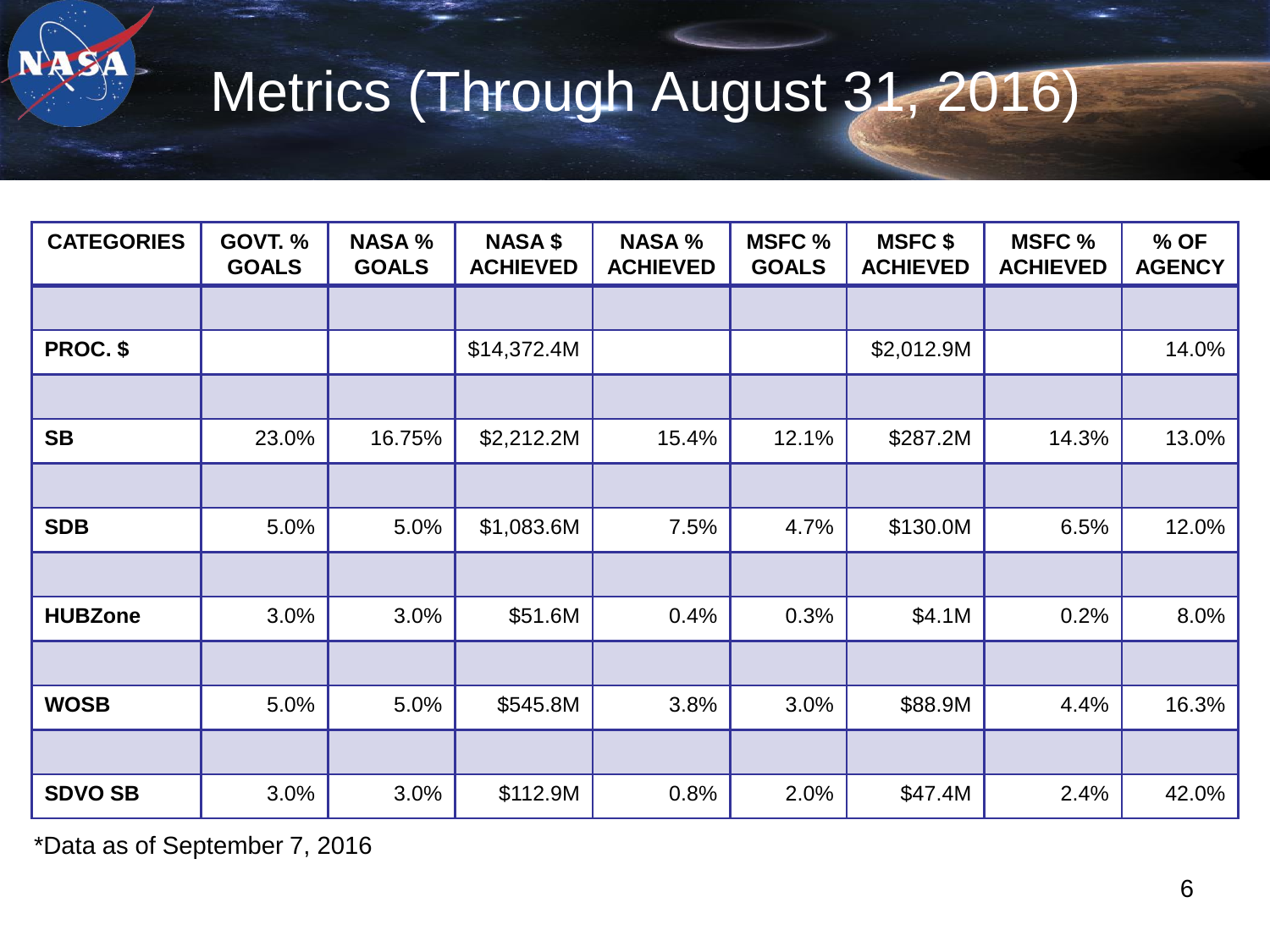

# MSFC FY 2016 Cumulative Subcontracting Achievements

| <b>CATEGORIES</b>       | <b>NASA % GOALS</b> | <b>*\$ ACHIEVEMENTS</b> | % ACHIEVED |
|-------------------------|---------------------|-------------------------|------------|
| Total Subcontracting \$ |                     | \$376.1M                |            |
| <b>SB</b>               | 33.0%               | \$154.7M                | 41.0%      |
| <b>SDB</b>              | 5.0%                | \$36.0M                 | 9.6%       |
| <b>WOSB</b>             | 5.0%                | \$49.8M                 | 13.2%      |
| <b>HUBZone SB</b>       | 3.0%                | \$11.4M                 | 3.0%       |
| <b>VOSB</b>             | N/A                 | \$18.2M                 | 4.8%       |
| <b>SDVO SB</b>          | 3.0%                | \$12.4M                 | 3.3%       |

\*Subcontracting data reported at the previous reporting period dated March 31, 2016.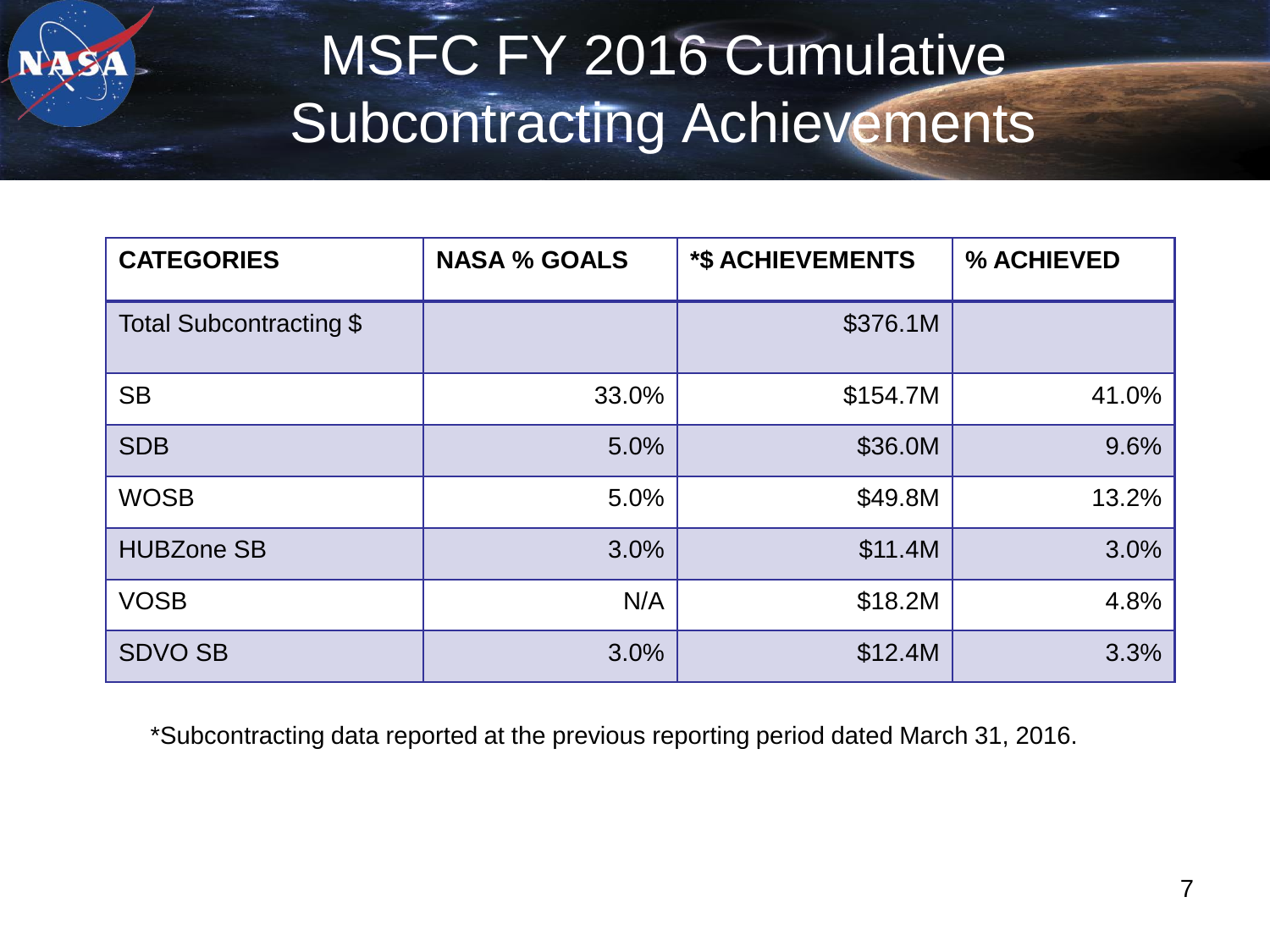# NASA MSFC FY14-FY16 Small Business Direct & Subcontracting Cumulative Achievements

| <b>CATEGORIES</b>   | FY 2014<br><b>\$ ACHIEVED</b> | FY 2014<br>% ACHIEVED | FY 2015<br>\$ ACHIEVED | FY 2015<br>% ACHIEVED | FY 2016<br><b>\$ ACHIEVED</b> | FY 2016<br>% ACHIEVED |
|---------------------|-------------------------------|-----------------------|------------------------|-----------------------|-------------------------------|-----------------------|
|                     |                               |                       |                        |                       |                               |                       |
| <b>Available \$</b> | \$1,844.5M                    |                       | \$1,889.4M             |                       | \$1,134.2M                    |                       |
|                     |                               |                       |                        |                       |                               |                       |
| <b>SB</b>           | \$644.2M                      | 34.9%                 | \$549.2M               | 29.1%                 | \$343.9M                      | 30.3%                 |
|                     |                               |                       |                        |                       |                               |                       |
| <b>SDB</b>          | \$185.3M                      | 10.0%                 | \$165.1M               | 8.9%                  | \$115.8M                      | 10.2%                 |
|                     |                               |                       |                        |                       |                               |                       |
| <b>WOSB</b>         | \$158.4M                      | 8.6%                  | \$142.4M               | 7.5%                  | \$109.4M                      | 9.6%                  |
|                     |                               |                       |                        |                       |                               |                       |
| <b>HUBZone SB</b>   | \$55.8M                       | 3.0%                  | \$44.3M                | 2.3%                  | \$15.0M                       | 1.3%                  |
|                     |                               |                       |                        |                       |                               |                       |
| <b>SDVO SB</b>      | \$57.4M                       | 3.1%                  | \$63.3M                | 3.4%                  | \$47.6M                       | 4.2%                  |

FY 2016 Achievements through March 31, 2016.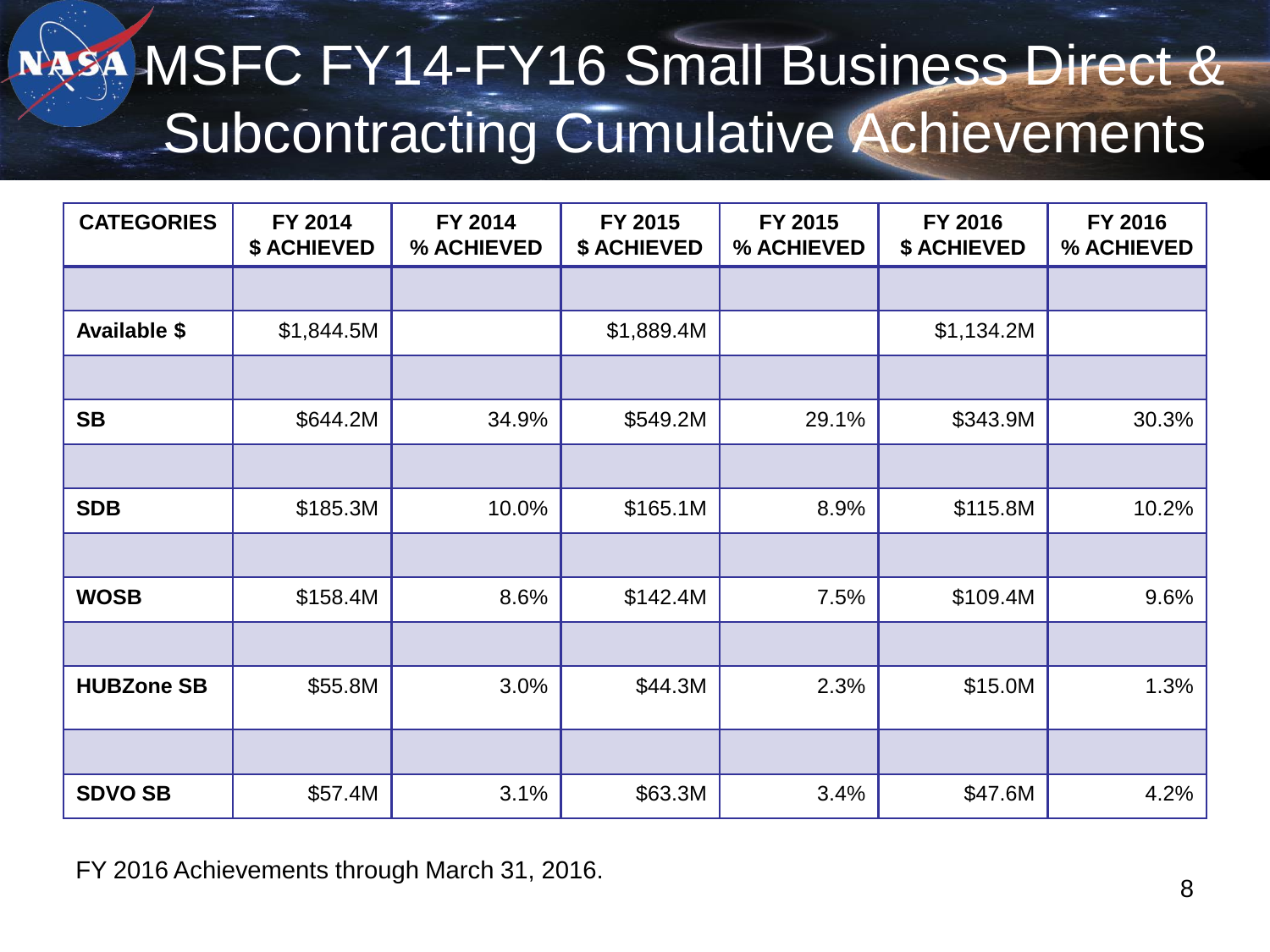

ST

| <b>REQUIREMENT</b>                                                                   | <b>INCUMBENT</b>                   | <b>PREVIOUS</b><br><b>COMPETITION</b> | <b>CURRENT</b><br><b>COMPETITION</b> |
|--------------------------------------------------------------------------------------|------------------------------------|---------------------------------------|--------------------------------------|
| <b>Acquisition &amp; Business Support</b>                                            | <b>Al-Razaq Computing Services</b> | SB set-aside                          | <b>WOSB</b> set-aside                |
| <b>Engineering Science Services &amp; Skills</b><br><b>Capabilities Augmentation</b> | Jacobs                             | Full & Open                           | Full & Open                          |
| <b>Facility Engineering Design &amp;</b><br><b>Inspection Services</b>               | <b>KAYA Associates</b>             | 8(a) competition                      | 8(a) competition                     |
| <b>Environmental Services</b>                                                        | <b>Great Southern</b>              | SB set-aside                          | SB set-aside                         |
| <b>Facility Operations &amp; Maintenance</b><br><b>Support Services</b>              | <b>URS</b>                         | Full & Open                           | Full & Open                          |
| <b>MSFC Logistics Services</b>                                                       | CH <sub>2</sub> M                  | Full & Open                           | <b>GSA SB Set-Aside</b>              |
| Protective Services at MSFC & MAF                                                    | <b>Excalibur Associates</b>        | <b>GSA SB reserve</b>                 | <b>GSA SB set-aside</b>              |
| <b>Safety &amp; Mission Support Services</b>                                         | <b>Bastion Technologies</b>        | SB set-aside                          | SB set-aside                         |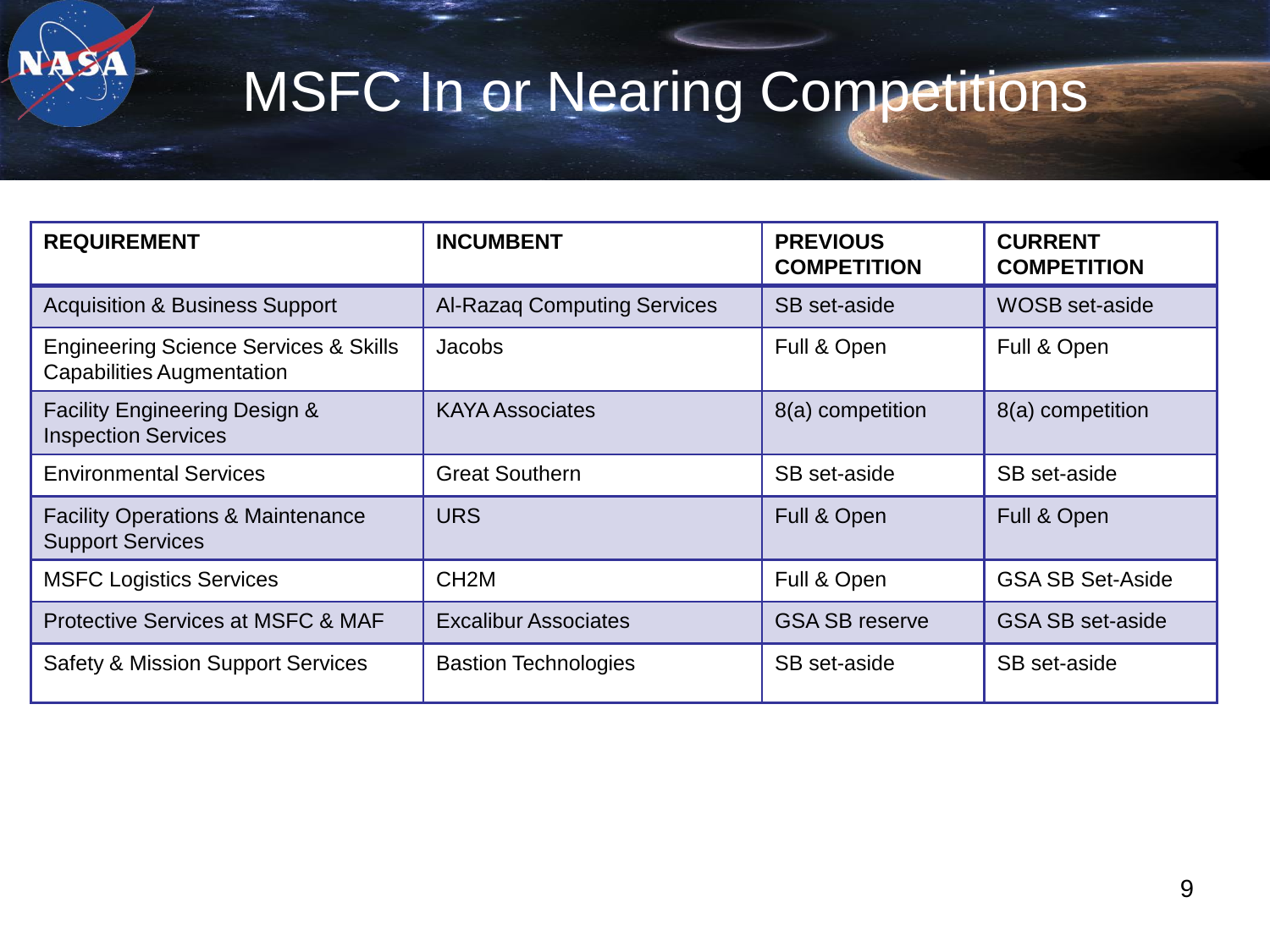### NASA MSFC FY 2016 Large and Small Business Prime Contractor of the Year Nominations

#### **LARGE BUSINESS**:

| <b>NOMINEE</b>           | <b>NOMINATING ORGANIZATION</b> |
|--------------------------|--------------------------------|
| Jacobs Engineering, Inc. | <b>Engineering Directorate</b> |

#### **SMALL BUSINESS**:

| <b>NOMINEE</b>                              | <b>NOMINATING ORGANIZATION</b>                                          |
|---------------------------------------------|-------------------------------------------------------------------------|
| Bastion Technologies, Inc.                  | <b>Safety &amp; Mission Assurance Directorate</b>                       |
| Cepeda Systems & Software<br>Analysis, Inc. | Space Systems Department, Engineering<br><b>Directorate</b>             |
| <b>CFD Research</b>                         | <b>Propulsion Systems Department,</b><br><b>Engineering Directorate</b> |
| <b>MTS</b>                                  | Office of Strategic Analysis &<br>Communications                        |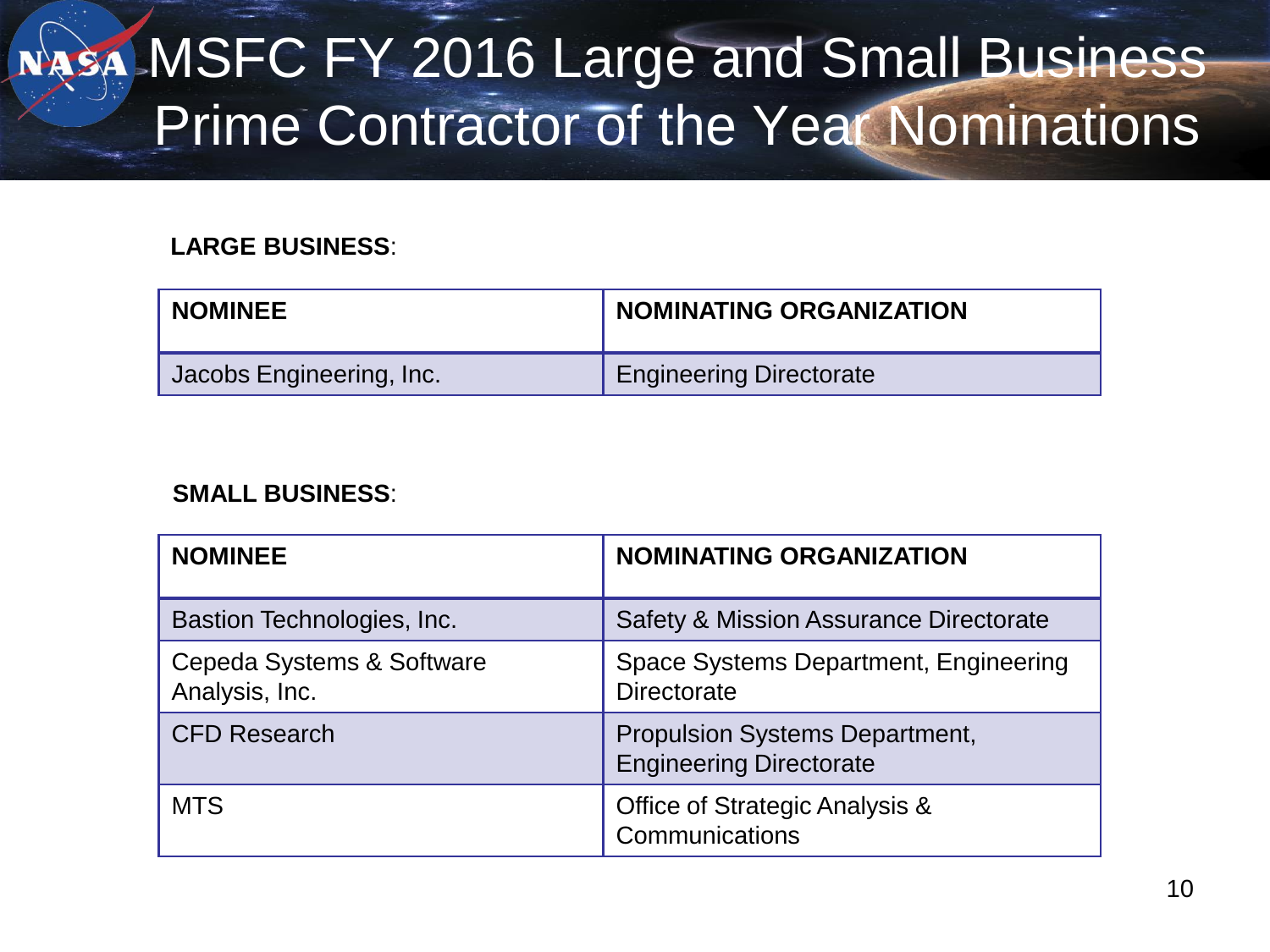#### MSFC FY 2016 Small Business Subcontractor of the Year Nominations

| <b>NOMINEE</b>                 | <b>NOMINATED BY</b>                          |  |
|--------------------------------|----------------------------------------------|--|
| AMRO Fabricating, Inc.         | The Boeing Company                           |  |
| ePRO, LLC.                     | URS Federal Services, Inc., an AECOM Company |  |
| <b>Leda Corporation</b>        | Aerojet Rocketdyne                           |  |
| Linc Research                  | Jacobs Engineering, Inc.                     |  |
| <b>Quadrus Corporation</b>     | The Boeing Company                           |  |
| Tech-Masters, Inc.             | <b>Teledyne Brown Engineering</b>            |  |
| University of Nevada Las Vegas | <b>Teledyne Brown Engineering</b>            |  |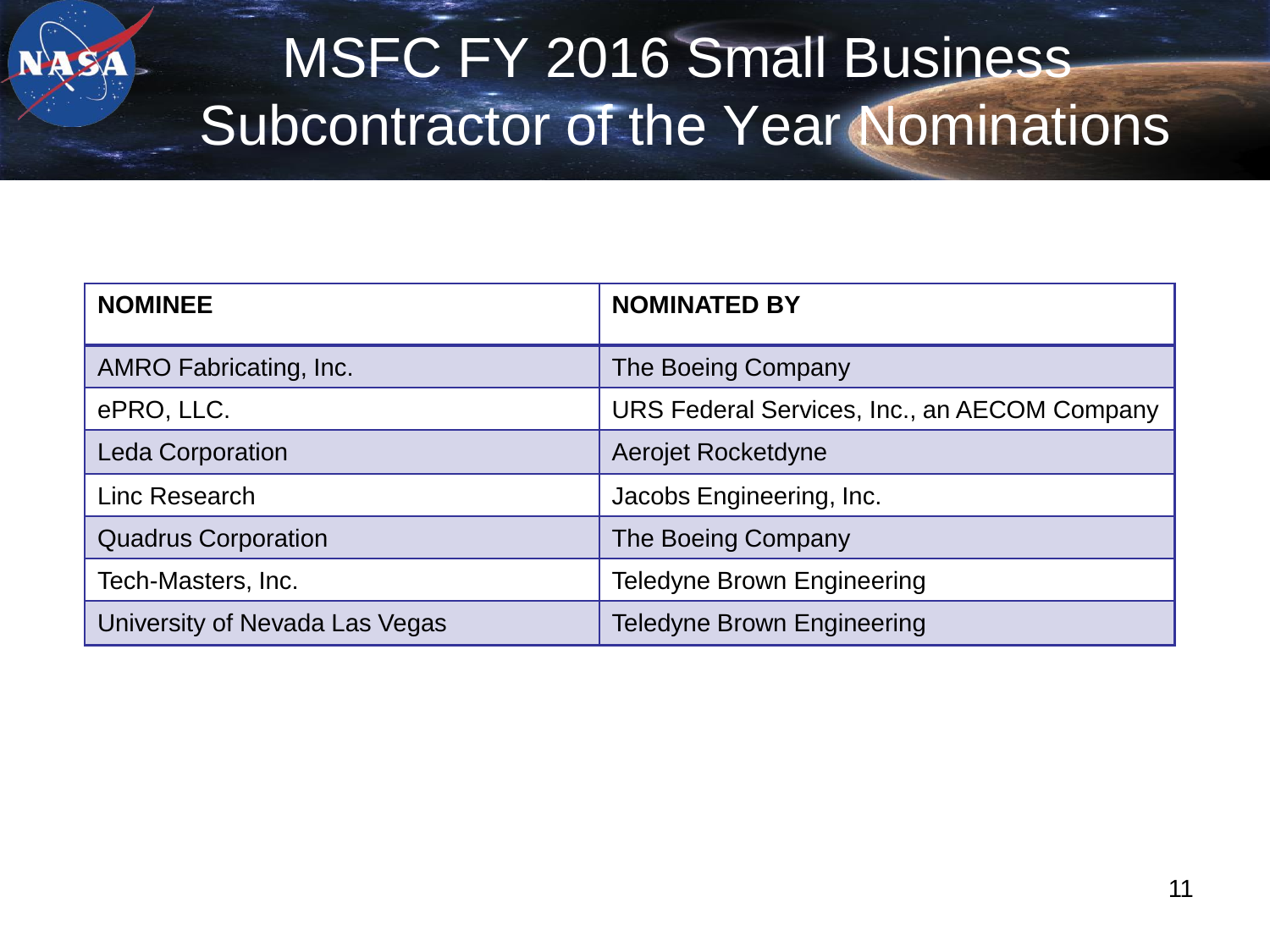# NASA MSFC FY 2016 Mentor Protégé Program Participation Awards

| <b>MENTOR</b>                                          | <b>PROTÉGÉ</b>                    | <b>CONTRACT/CONTRACT TITLE</b>                                                 |
|--------------------------------------------------------|-----------------------------------|--------------------------------------------------------------------------------|
| Aerojet Rocketdyne                                     | <b>ICO RALLY</b>                  | NNM06AB13C: SLS Engine Contract                                                |
| The Boeing Company                                     | AMRO Fabricating, Inc.            | NNM07AB03C: SLS Stages Contract                                                |
| Jacobs Engineering, Inc.                               | Linc Research                     | NNM12AA41C: Engineering & Science Services<br>and Skills Augmentation Contract |
| <b>Teledyne Brown</b><br>Engineering                   | University of Nevada<br>Las Vegas | NNM13AA29C: Mission Operations & Integration                                   |
| <b>URS Federal Services,</b><br>Inc., an AECOM Company | <b>Seabrook Solutions</b>         | <b>NNM08AA54C: Center Operations Support</b><br><b>Services</b>                |